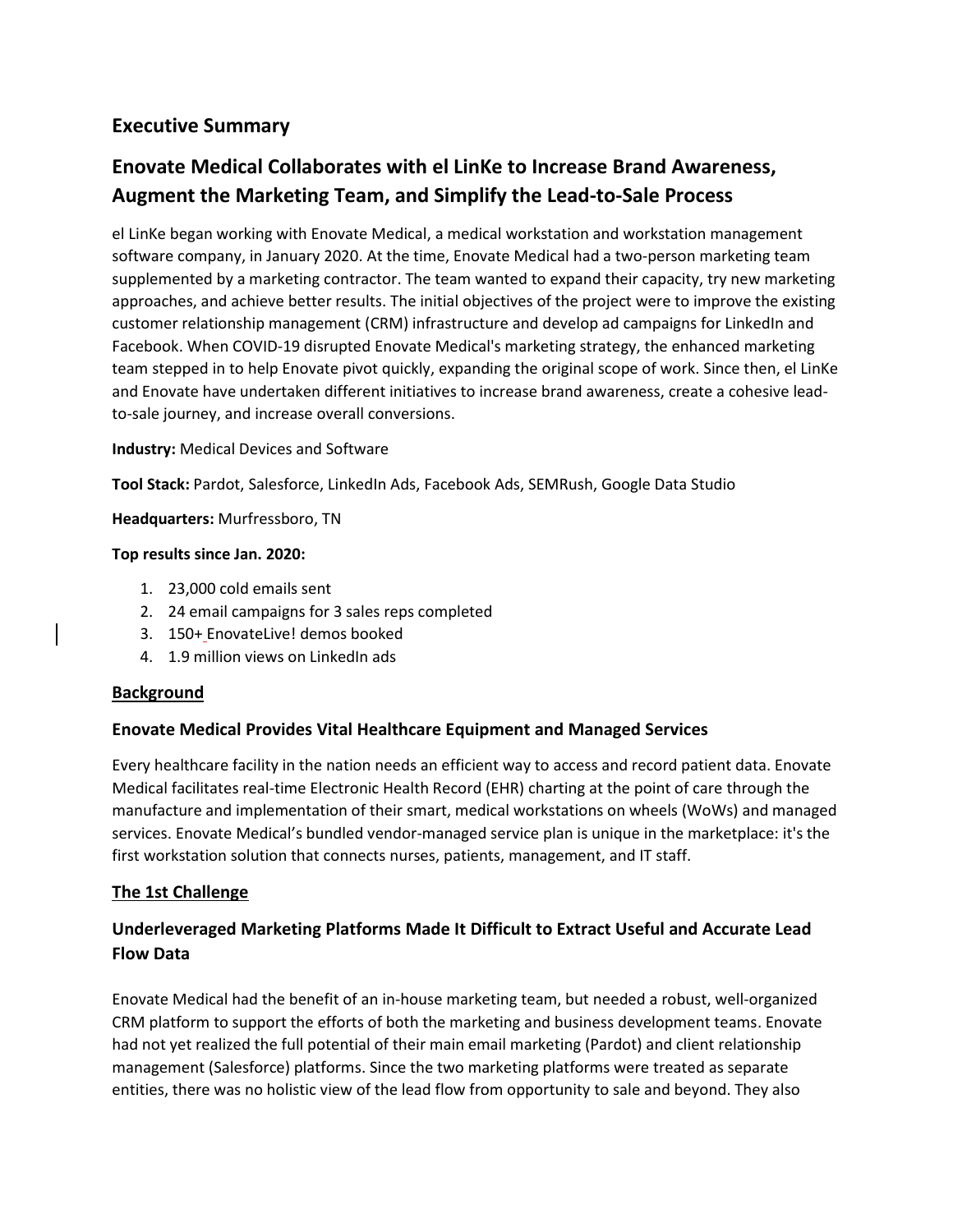lacked key guidelines and components for the platforms, such as naming conventions, folders and common tags, an infrastructure for gathering data, and an agreed upon process for adding new leads and opportunities to the platform.

### **The 1st Solution**

### **Infrastructure Mapping and Connected Campaigns Simplified Sales Funnel and Ensured Regular Communications**

A clear, comprehensive customer relationship management infrastructure allows for accurate reporting on campaigns and the ability to address the right segmented audience with the right content.

el LinKe mapped out the CRM infrastructure to meet the demands of the sales and marketing teams. An infrastructure map provides a detailed reference of where everything lives in the CRM platform and how all the marketing tools, such as the website, email campaigns, sales team outreach, booking links and more, are connected. The whole map includes pieces like product hierarchy, audience segments, leadto-opportunity milestones, current customer management, dashboards, reporting, and more. Beyond providing an organized blueprint for how to manage the CRM, the infrastructure map also highlights where the team needs to grow in terms of knowledge base, content, and expanding audiences.

In parallel, el LinKe started to organize and deploy email marketing campaigns to leads. The goal was to integrate Pardot and Salesforce, completing the data cycle by incorporating the marketing activities of Pardot with the sales activities of Salesforce. Pardot is a marketing automation tool that helps marketing and sales teams collaborate on the entire lead-to-sale process. Connected campaigns between Salesforce and Pardot enable better reporting and improved campaign management, allowing for greater success in engaging audiences, reviewing gaps in the lead-to-sale cycle, and creating solutions to fill the gaps. Additionally, with buy-in among all users and a few internal gatekeepers to ensure the platform is consistent, the team could access accurate metrics. By using automated solutions, el Linke was able to streamline and improve the lead-to-sale process for Enovate Medical.

### **The 2nd Challenge**

# **Low Market Recognition Made It Difficult for the Enovate Business Development Team to Open Opportunities**

Naturally, the largest names in any industry have a clear advantage in sales and brand recognition over smaller, less expansive companies. In Enovate's case, this was limiting the number of leads and opportunities they were able to close and impacting the size of the incoming leads. With innovative, smart-technology products and comprehensive managed services, Enovate Medical should have been able to increase their share of the market quickly. However, they needed more support to improve brand awareness to avoid conceding more of the market share to the biggest names.

Enovate Medical's business development team would cold call 1,000+ businesses. These unsolicited calls were unproductive and frustrating for the sales team. Prospective callers did not know who Enovate Medical was or what product they sold. Additionally, the business development team would contact the wrong person in an organization to decide on the purchase of new WoW's. In short, extensive effort was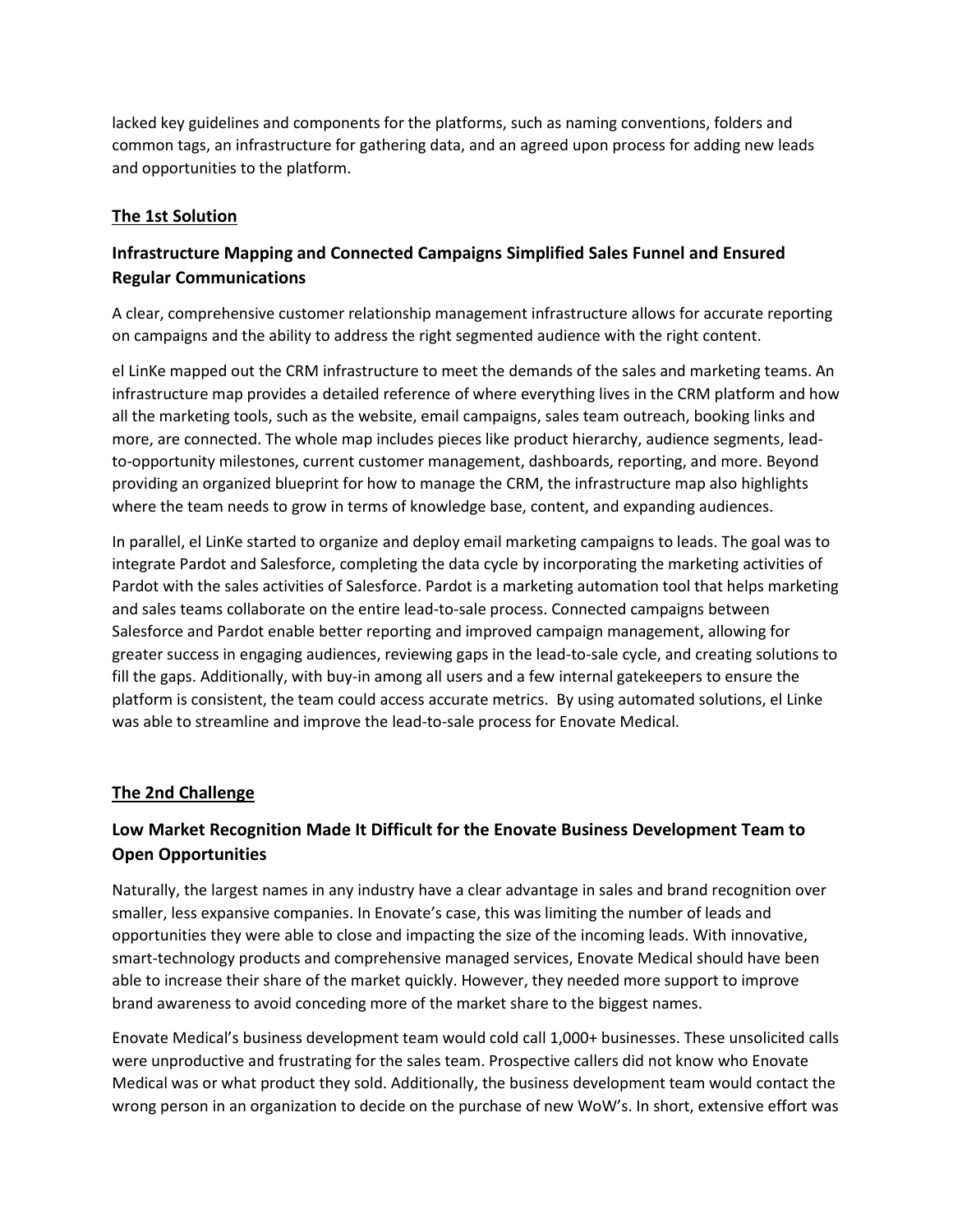put in for low conversion rates.

### **The 2nd Solution**

### **Educating Prospective Leads on Enovate Medical Creates Stronger Sales Conversations for Business Development Team**

Brand awareness is vital to the success of a company. If someone doesn't know about your products, they can't buy them. Consequently, a strong digital presence often translates to more conversions. el LinKe collaborated with the marketing team to build marketing campaigns aimed at increasing Enovate Medical's brand awareness and driving prospective clients to schedule a virtual demo. The marketing campaigns educated prospective leads about Enovate Medical's competitive niche: smart medical carts, advanced asset management software technology and factory-trained technicians that can quickly fix issues.

eLinke used the enhanced CRM to track clicks on the digital marketing campaigns, capturing the contact details of interested leads, and reducing the number of cold calls to warmer qualified leads. By capturing warm leads with prior knowledge of Enovate Medical, the business development team had more clout when starting conversations with prospects. This led to reduced frustration and higher conversion rates.

The integrated and organized CRM platform played a vital role as a place to launch campaigns and track opportunities, giving a 360-degree visibility into the lead-to-sale process.

### **Optimized Digital Landscape Boosted SEO Rankings**

As part of building more comprehensive and enduring brand awareness, el LinKe also evaluated Enovate Medical's online presence. After running a comprehensive SEO audit, key search terms were identified and used to evaluate the effectiveness of the current website in attracting the right audience. With a comprehensive set of keywords, the el LinKe team could start to drive targeted website and content changes.

The team put together a schedule for optimizing website pages, including adding meta descriptions, proper title and header tags, compressing photos, streamlining the navigation and more. On the technical side, el LinKe continues to work closely with the web developer to ensure the backend of the website is optimized for customer experience which includes quick load speed, clean code, proper site structure, ease of navigation and more. Ultimately, the increase in brand awareness from regular marketing campaigns and stronger SEO powered more relevant discussions with qualified leads for Enovate Medical.

#### **The 3rd Challenge**

#### **COVID-19 Placed New Demands on the Healthcare Industry and on Enovate Medical**

In 2020, healthcare facilities around the country saw an increased focus on efficiency and finding ways to reduce nursing fatigue further exasperated by COVID-19. Subsequently, there were new demands on the availability and functionality of WoWs, representing a new opportunity for Enovate. However, with